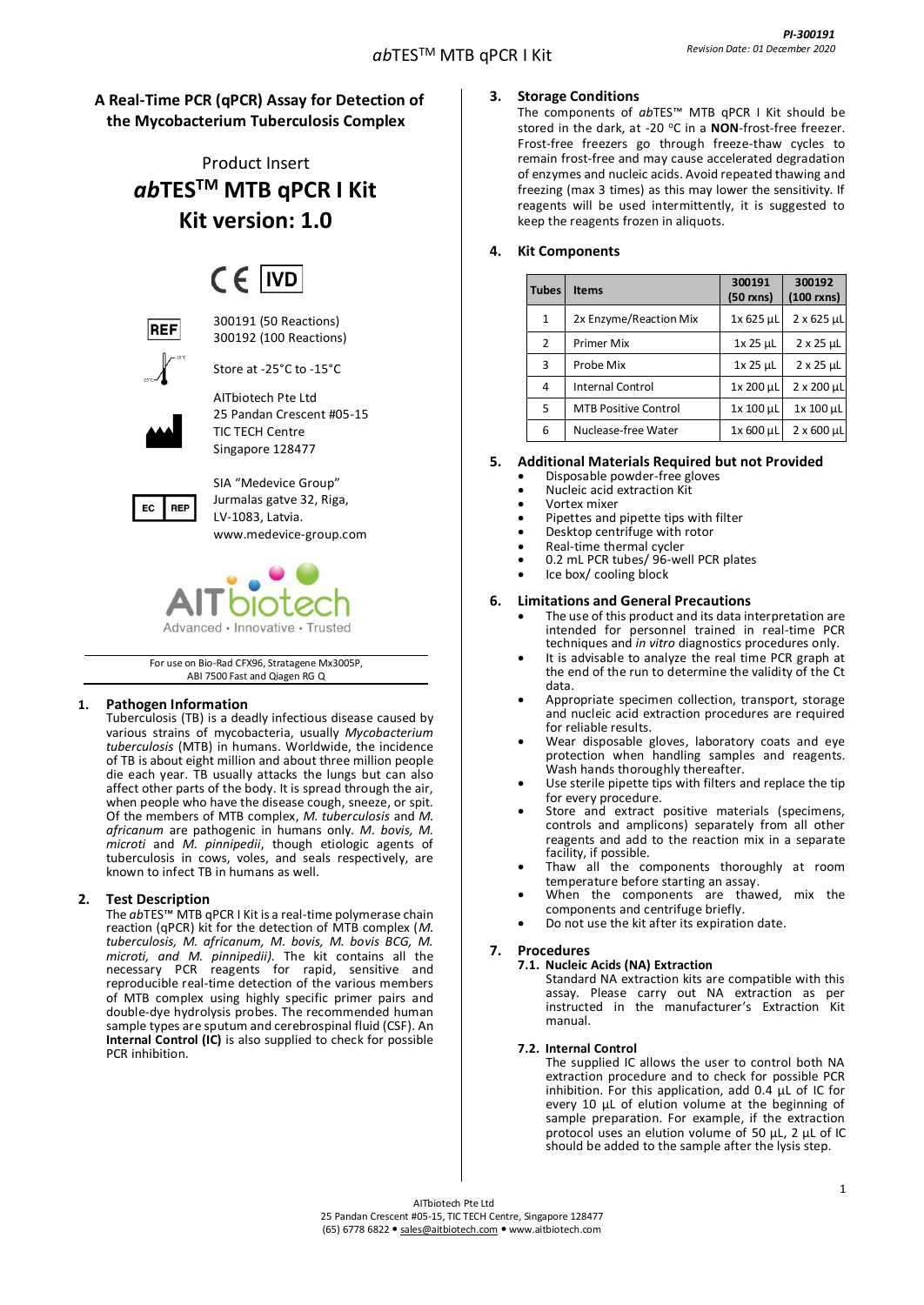## **7.3. PCR Reaction Setup**

Thoroughly thaw all components, mix and spin briefly. Keep all components and samples on ice. Prepare your PCR reaction based on the following pipetting scheme:

|                                 | Volume per reaction               |                                        |                                        |                                    |
|---------------------------------|-----------------------------------|----------------------------------------|----------------------------------------|------------------------------------|
| Reagent                         | <b>Test</b><br>sample<br>reaction | <b>Positive</b><br>control<br>reaction | <b>Negative</b><br>control<br>reaction | <b>Non</b><br>template<br>reaction |
| 2x<br>Enzyme/Reaction<br>Mix    | 12.5 µL                           | 12.5 µL                                | $12.5$ $\mu$ L                         | 12.5 µL                            |
| Primer Mix                      | $0.5$ $\mu$ L                     | $0.5$ $\mu$ L                          | $0.5$ $\mu$ L                          | $0.5$ $\mu$ L                      |
| Probe Mix                       | $0.5$ $\mu$ L                     | $0.5$ $\mu$ L                          | $0.5$ $\mu$ L                          | $0.5$ $\mu$ L                      |
| Nuclease-Free<br>Water          | $6.3 \mu L$                       | $6.3 \mu L$                            | $11.3$ µL                              | 11.5 µL                            |
| <b>Internal Control</b>         | $0.2$ $\mu$ L                     | $0.2$ $\mu$ L                          | $0.2$ $\mu$ L                          |                                    |
| <b>Positive Control</b>         |                                   | $5.0µ$ L                               |                                        |                                    |
| <b>Extracted Test</b><br>Sample | $5.0 \mu L$                       |                                        |                                        |                                    |
| <b>Total Volume</b>             | 25 <sub>µ</sub>                   | 25 µL                                  | 25 µL                                  | 25 µL                              |

## **7.4. PCR Cycling Conditions**

The following cycling conditions were established and validated on Bio-Rad CFX96, ABI 7500 Fast and Qiagen Rotor-Gene Q. You may need to adjust these conditions for other real-time platforms. **FAM/Green** (MTB) and **Texas Red/Orange** (IC) channels should be chosen and the fluorescence is measured at the annealing phase of each cycle.

Cycling conditions for Bio-Rad CFX96 and Qiagen Rotor-Gene Q:

| Phase | Description       | <b>Cycles</b> | No. of Temperature | <b>Duration</b> |
|-------|-------------------|---------------|--------------------|-----------------|
|       | Taa<br>activation |               | 95 $^{\circ}$ C    | 7 min           |
| 2     | Amplification     | 42            | 95 $^{\circ}$ C    | 12 sec          |
|       |                   |               | $*64 °C$           | 20 sec          |

\**Data acquisition at annealing phase*

#### Cycling conditions for ABI 7500 Fast:

| <b>ABI 7500 Fast Settings</b> |          |  |
|-------------------------------|----------|--|
| Ramp speed                    | Standard |  |
| Passive reference             | None     |  |
|                               |          |  |

| Phase | Description       | No. of<br><b>Cycles</b> | Temperature     | <b>Duration</b> |
|-------|-------------------|-------------------------|-----------------|-----------------|
|       | Taq<br>activation |                         | 95 $^{\circ}$ C | 7 min           |
| 2     | Amplification     | 42                      | 95 $\degree$ C  | 12 sec          |
|       |                   |                         | $*64 °C$        | 25 sec          |

\**Data acquisition at annealing phase*

# **8. Performance Characteristics**

#### **8.1. Analytical Sensitivity**

Analytical sensitivity (limit of detection) is defined as the lowest concentration at which the assay can detect with a positivity rate of at least 95%. analyzing a dilution series of a quantitated MTB H37Ra (ATCC 25177) DNA. The reactions were performed using the *ab*TES™ MTB qPCR I Kit in 5 replicates on 4 different days from 0.0025 to 1 x 10<sup>5</sup> CFU/ul (total of 20 replicates per dilution). The analytical sensitivity was estimated by probit analysis using SPSS release 16.0.0.

The analytical sensitivity (not in consideration of extraction) was determined to be 0.028 CFU/ul.

## **8.2. Analytical Specificity**

The assay was tested for potential cross-reactivity against the following panel of 32 organisms. No cross-reactivity was observed.

|                         | <b>Organisms Tested for Analytical Specificity</b> |
|-------------------------|----------------------------------------------------|
| Bordetella pertussis    | Mycobacterium celatum                              |
| Chlamydophila           | Mycobacterium                                      |
| pneumoniae              | kumamotonense                                      |
| Chlamydia trachomatis   | Mycobacterium gordonae                             |
| Corynebacterium         | Mycobacterium                                      |
| diphtheriae             | intracellulare                                     |
| Coxsackie a6            | Mycobacterium marinum                              |
| Coxsackie b5            | Mycobacterium smegmatis                            |
| Cytomegalovirus         | Mycobacterium avium sub                            |
|                         | sp. Paratuberculosis                               |
| Echovirus 5             | Staphylococcus aureus                              |
| Enterovirus 71          | Staphylococcus epidermidis                         |
| Escherichia coli (vtec) | Streptococcus pneumoniae                           |
| Epstein-barr virus      | Streptococcus pyogenes                             |
| Human Adenovirus 1      | Streptococcus salivarius                           |
| Human respiratory       | Varicella zoster virus                             |
| syncytial               |                                                    |
| Mumps                   | Influenza A Pandemic                               |
|                         | H1N1/2009                                          |
| Mycobacterium abscessus | Influenza A H3N2                                   |
| Mycobacterium avium     | Influenza B Virus                                  |

#### **8.3. Precision/Reproducibility**

The inter-assay and intra-assay precision was determined by performing the assay once per day in 5-replicates over a period of 4 days for 4 samples with different concentrations (total of 80 reactions per target).

For all the 4 targets, the qualitative results of all 80 reactions were 100% reproducible.

The coefficient of variation (CV) of the cycle threshold (Ct) for the intra- and inter-assay precision are as follows:

|             | $10^{5}$<br>CFU/µl | 10 <sup>3</sup><br>CFU/µl | 10<br>CFU/µl | 0.1<br>CFU/µl |
|-------------|--------------------|---------------------------|--------------|---------------|
| Inter-assay | 2.5%               | 2.6%                      | 1.5%         | 1.0%          |
| Intra-assay | 1.1%               | 0.7%                      | 0.5%         | 0.9%          |

## **8.4. Diagnostic Evaluation**

A total of 112 clinical samples comprising of 32 culture positive and 80 culture negative samples were used for diagnostic evaluation by comparing the results with culture as the reference method.

The clinical sensitivity and specificity are as follows:

| Reference           | $ab$ TES ( $n=112$ )          | Sensitivity/                  |                      |
|---------------------|-------------------------------|-------------------------------|----------------------|
| <b>Method</b>       | <b>MTB</b><br><b>Positive</b> | <b>MTB</b><br><b>Negative</b> | <b>Specificity</b>   |
| <b>MTB Positive</b> | 26                            | 6                             | 81.3%<br>sensitivity |
| MTB<br>Negative     |                               | 79                            | 98.8%<br>specificity |
| Total               | 27                            | 85                            |                      |